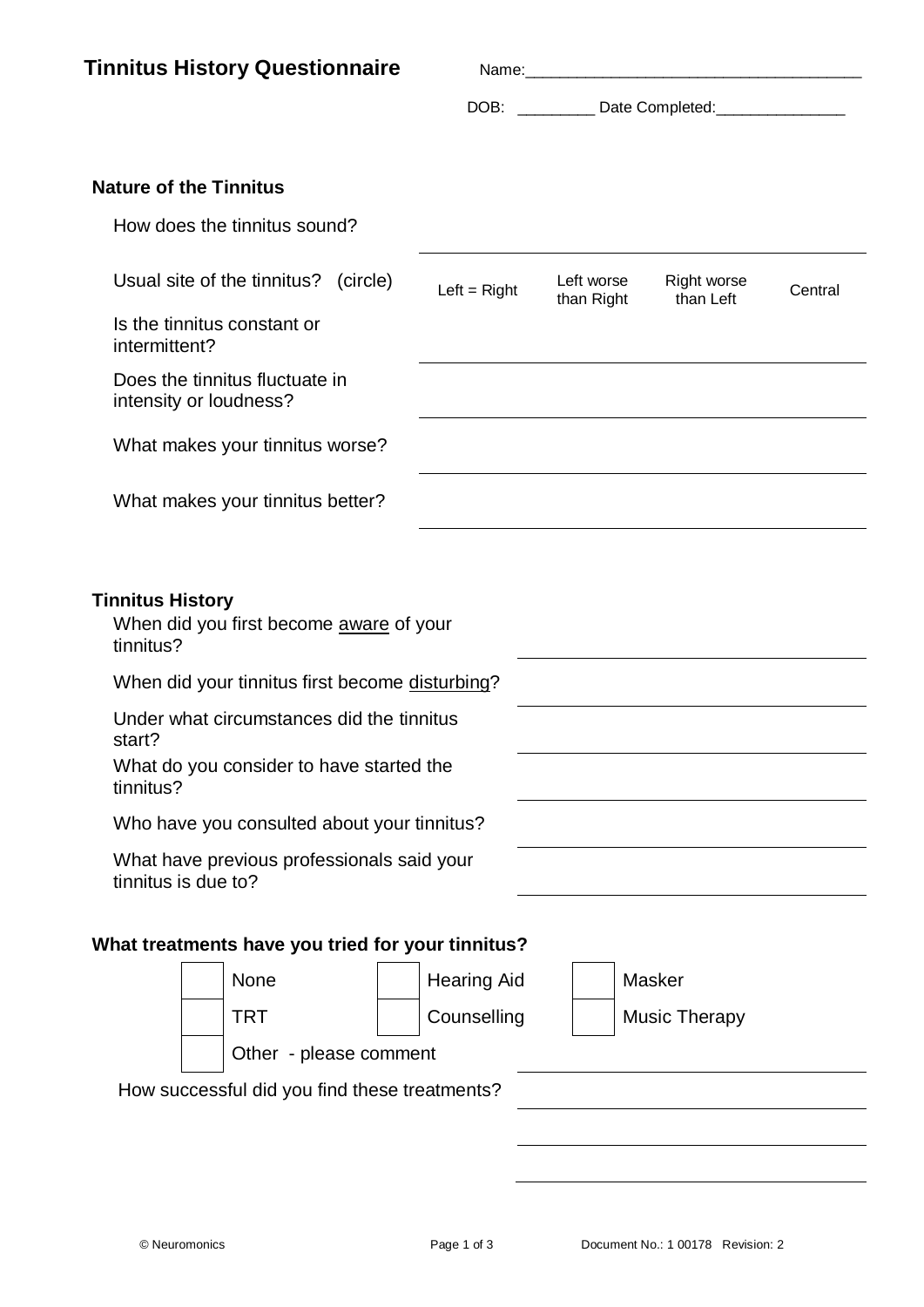# **Tinnitus History Questionnaire** Name\_Name\_Name\_

Date Completed

 Been exposed to gunfire or explosion? How often were you exposed? Did you wear hearing protection?

Attended loud events? (e.g., concerts, clubs)

Had any noisy jobs?

Had any noisy hobbies or home activities?

Had any head injuries or concussion?

Had any operations involving your ear or head?

 Used solvents, thinners or alcohol based cleaners?

 Taken any of the following medications: Quinine, Quinidine, Streptomycin, Kanamycin, Dihydrostreptomycin, Neomycin

 Have loose dentures, jaw pain or grinding and clicking sensations in the jaw?

Regularly take aspirin or dispirin?

Have any feelings of ear pressure or blockage?

 Do you find exposure to moderately loud sounds make your tinnitus worse?

What is your current occupation?

#### **General Hearing Problems**

- Do you have any difficulties hearing when there is background noise?
- Do you have difficulties understanding in one-to-one conversations?

Do you have difficulties hearing the TV?

 Do you have difficulties hearing on the telephone?

 Do you have any dizziness or balance problems?

 Do you find external sounds unpleasant or uncomfortable?

Do you dislike certain external sounds?

Do you wear ear protection / ear plugs?

Do you: Note that the state of the state of the Y/N Details/Comments

#### Y/N Details/Comments



#### Have you ever:  $Y/N$  Details/Comments